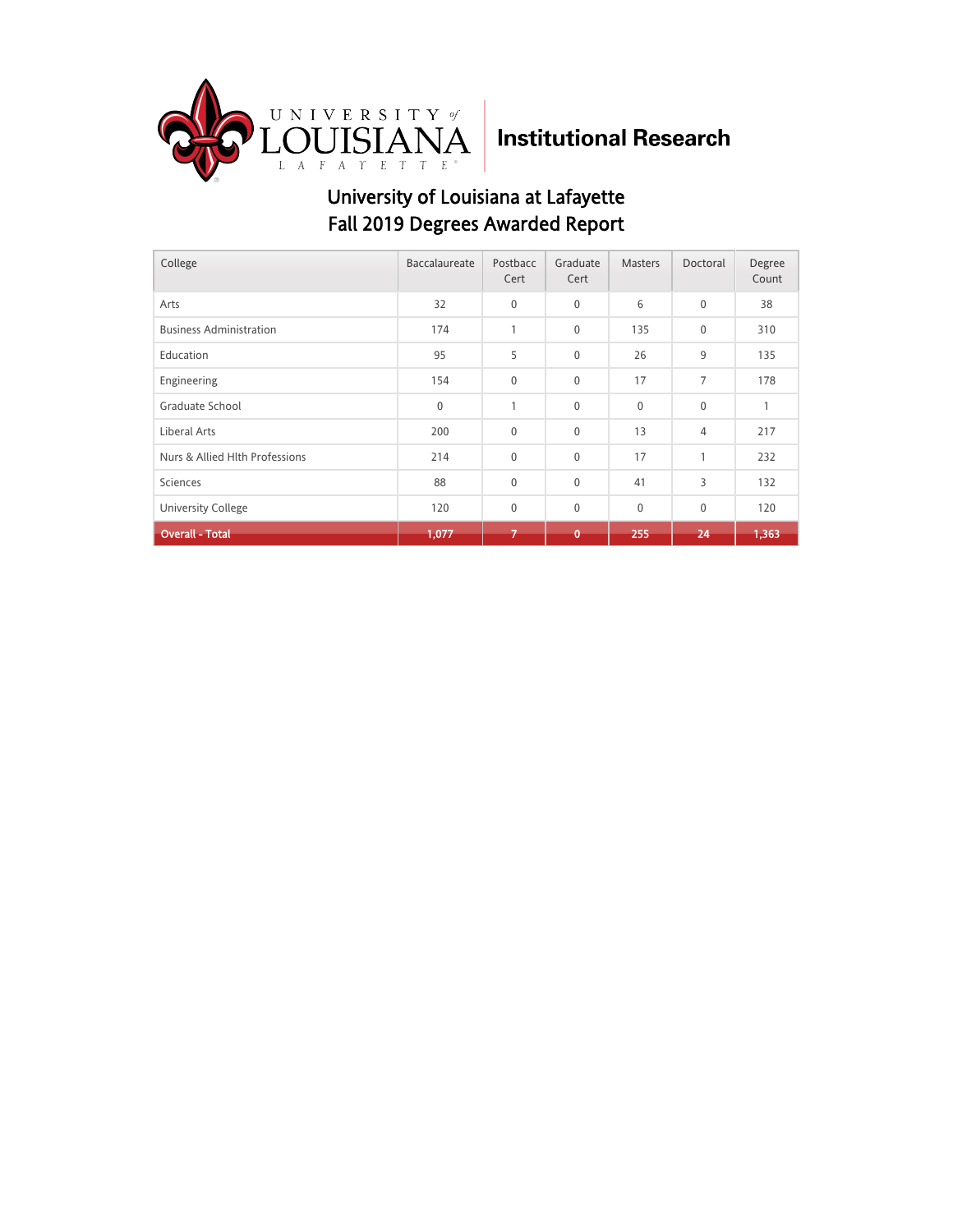

| <b>College</b>         | <b>Department</b>                | Program                            | <b>First Concentration</b>           | <b>Degree Count</b>     |
|------------------------|----------------------------------|------------------------------------|--------------------------------------|-------------------------|
| Arts                   | Architecture                     | Architectural Studies - BS_ARCS    |                                      | $\overline{2}$          |
|                        |                                  | Architecture - MARC ARCH           |                                      | 6                       |
|                        | <b>Architecture - Total</b>      | 8                                  |                                      |                         |
|                        | <b>Industrial Design</b>         | Industrial Design - BOID_INDN      |                                      | $\overline{2}$          |
|                        | <b>Industrial Design - Total</b> | $\overline{2}$                     |                                      |                         |
|                        | Interior Design                  | Interior Design - BID_INDS         |                                      | $\mathbf{1}$            |
|                        | <b>Interior Design - Total</b>   | $\mathbf{1}$                       |                                      |                         |
|                        | Music                            | Music - BA_MUSC                    | MBUS - Music Business                | 5                       |
|                        |                                  | Music - BM_MUS                     | MMED - Music Media                   | $\mathbf{1}$            |
|                        |                                  |                                    | PERF - Performance                   | $\overline{2}$          |
|                        | Music - BM_MUS - Total           |                                    |                                      | $\overline{\mathbf{3}}$ |
|                        | <b>Music - Total</b>             | $\overline{\mathbf{8}}$            |                                      |                         |
|                        | Performing Arts                  | Performing Arts - BFA_PFAR         | DANC - Dance                         | $\mathbf{1}$            |
|                        |                                  |                                    | DT - Design/Technology               | $\mathbf{1}$            |
|                        |                                  |                                    | THEA - Theatre                       | $\mathbf{1}$            |
|                        |                                  | Performing Arts - BFA_PFAR - Total | $\overline{\mathbf{3}}$              |                         |
|                        | <b>Performing Arts - Total</b>   | $\overline{\mathbf{3}}$            |                                      |                         |
|                        | Visual Arts                      | Visual Arts - BFA_VIAR             | CART - Computer Art and<br>Animation | 8                       |
|                        |                                  |                                    | MEJE - Metalwork and Jewelry         | $\overline{2}$          |
|                        |                                  |                                    | NMED - New Media and Digital Art     | $\mathbf{1}$            |
|                        |                                  |                                    | PHOT - Photography                   | $\mathbf{1}$            |
|                        |                                  |                                    | PNTG - Painting                      | 4                       |
|                        |                                  | Visual Arts - BFA_VIAR - Total     |                                      | 16 <sup>°</sup>         |
|                        | <b>Visual Arts - Total</b>       |                                    |                                      | 16                      |
| <b>Arts - Total</b>    | 38                               |                                    |                                      |                         |
| <b>Overall - Total</b> | 38                               |                                    |                                      |                         |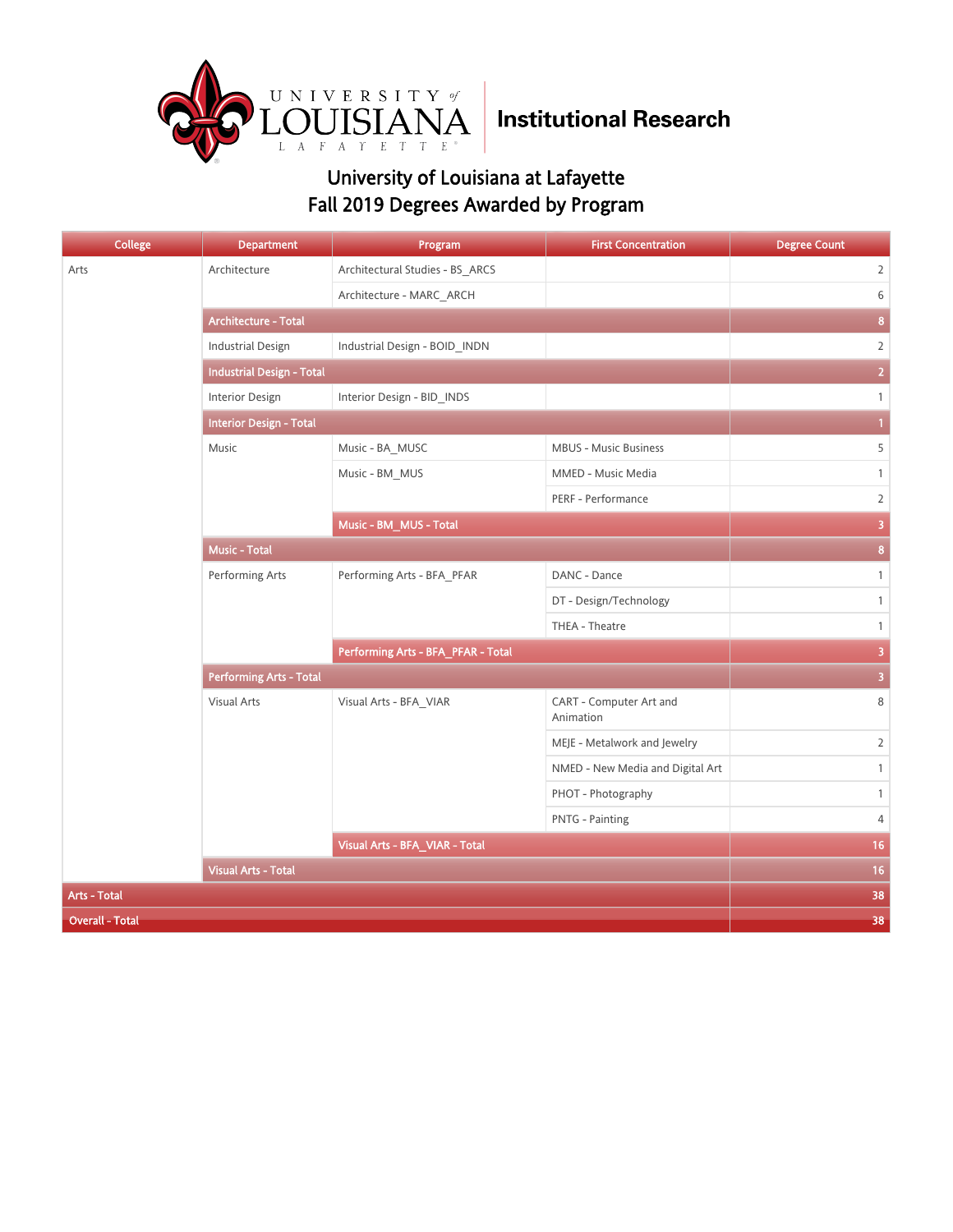

| <b>College</b>                 | <b>Department</b>                      | Program                                           | <b>First Concentration</b>            | <b>Degree Count</b> |
|--------------------------------|----------------------------------------|---------------------------------------------------|---------------------------------------|---------------------|
| <b>Business Administration</b> | Accounting                             | Accounting - BSBA_ACCT                            |                                       | 30                  |
|                                |                                        | Accounting - MS_ACCT                              |                                       | 6                   |
|                                |                                        | Accounting - PBC CACC                             |                                       | $\mathbf{1}$        |
|                                | <b>Accounting - Total</b>              |                                                   |                                       | 37                  |
|                                | <b>Business Administration</b>         | <b>Business Administration - MBA_MBA</b>          | <b>BUSA - Business Administration</b> | 34                  |
|                                |                                        |                                                   | ENTP - Entrepreneurship               | $\mathbf{1}$        |
|                                |                                        |                                                   | FNAN - Finance                        | $\mathbf{1}$        |
|                                |                                        |                                                   | HRMG - Human Resource<br>Management   | $\mathbf{1}$        |
|                                |                                        |                                                   | PMGT - Project Management             | $\mathbf{1}$        |
|                                |                                        |                                                   | SLDR - Sales Leadership               | $\overline{2}$      |
|                                |                                        |                                                   |                                       | $\overline{7}$      |
|                                |                                        | <b>Business Administration - MBA_MBA - Total</b>  |                                       | 47                  |
|                                |                                        | Business Administration - MBA_MBAO                | <b>BUSA - Business Administration</b> | 27                  |
|                                |                                        |                                                   | ENTP - Entrepreneurship               | $\overline{4}$      |
|                                |                                        |                                                   | FNAN - Finance                        | 13                  |
|                                |                                        |                                                   | <b>GMGT - Global Management</b>       | 3                   |
|                                |                                        |                                                   | HMGT - Hospitality Management         | $\mathbf{1}$        |
|                                |                                        |                                                   | HRMG - Human Resource<br>Management   | 10                  |
|                                |                                        |                                                   | PMGT - Project Management             | 11                  |
|                                |                                        |                                                   | SLDR - Sales Leadership               | $\mathbf{1}$        |
|                                |                                        |                                                   |                                       | $\mathbf{1}$        |
|                                |                                        | <b>Business Administration - MBA_MBAO - Total</b> |                                       | 71                  |
|                                |                                        | Health Care Administration - MBA_HCA              |                                       | 6                   |
|                                |                                        | Health Care Administration -<br>MBA_HCAO          |                                       | 5                   |
|                                | <b>Business Administration - Total</b> |                                                   |                                       | 129                 |
|                                | Economics & Finance                    | Economics - BSBA ECON                             |                                       | 6                   |
|                                |                                        | Finance - BSBA FNAN                               |                                       | 37                  |
|                                |                                        | Insurance & Risk Management -<br>BSBA INSR        |                                       | $\overline{2}$      |
|                                | <b>Economics &amp; Finance - Total</b> |                                                   |                                       | 45                  |
|                                | Management                             | Management - BSBA_MGMO                            |                                       | $\mathbf{1}$        |
|                                |                                        | Management - BSBA_MGMT                            |                                       | 57                  |
|                                |                                        | Professional Land/Resource Mgt -<br>BSBA_PLRM     |                                       | 5                   |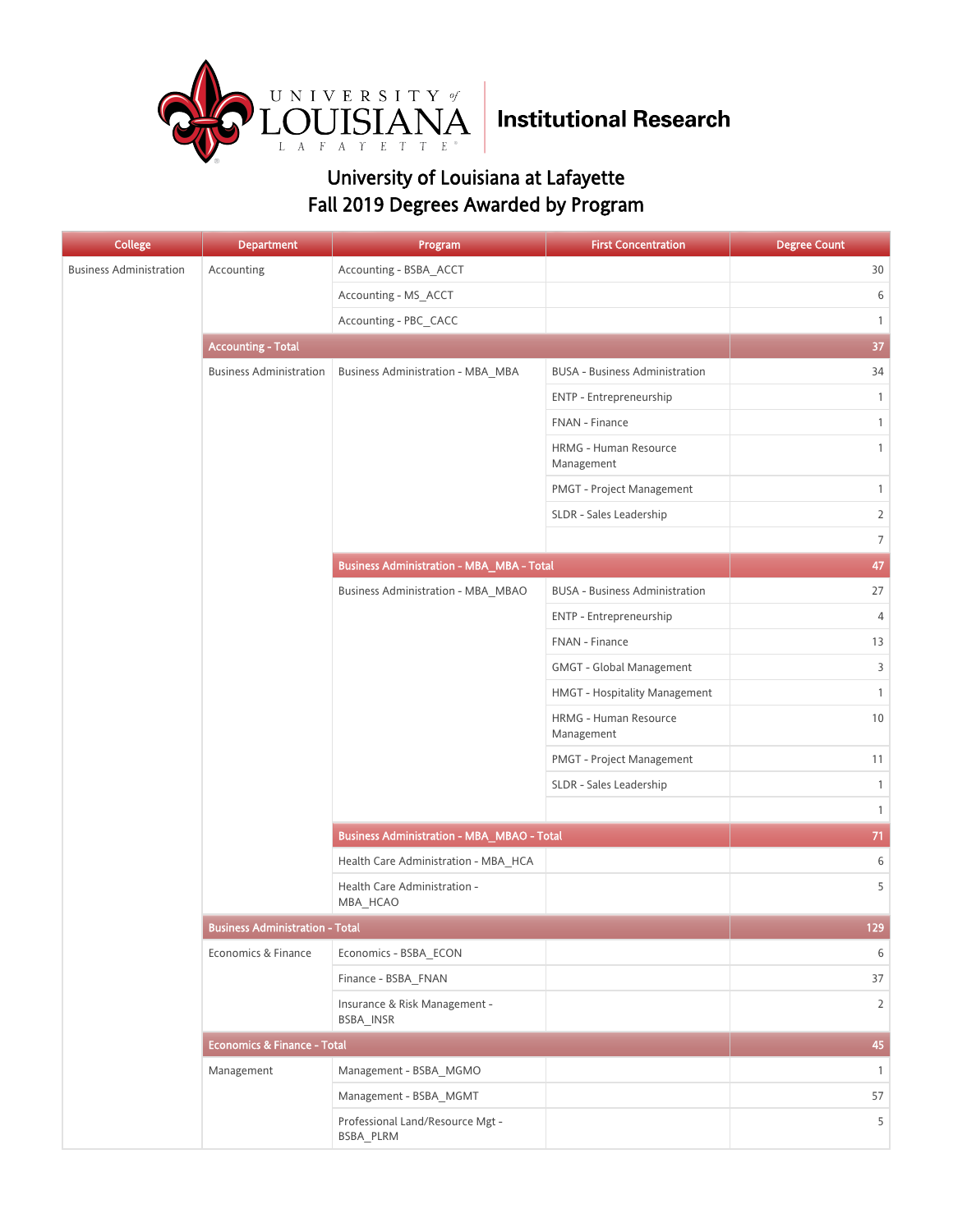

| College                                | <b>Department</b>                          | Program                            | <b>First Concentration</b> | <b>Degree Count</b> |
|----------------------------------------|--------------------------------------------|------------------------------------|----------------------------|---------------------|
| <b>Business Administration</b>         | <b>Management - Total</b>                  |                                    |                            | 63                  |
|                                        | Marketing & Hospitality                    | Hospitality Management - BSBA HMGT |                            | 6                   |
|                                        |                                            | Marketing - BSBA MKTG              |                            | 30                  |
|                                        | <b>Marketing &amp; Hospitality - Total</b> |                                    |                            | 36                  |
| <b>Business Administration - Total</b> |                                            |                                    |                            | 310                 |
| <b>Overall - Total</b>                 |                                            |                                    | 310                        |                     |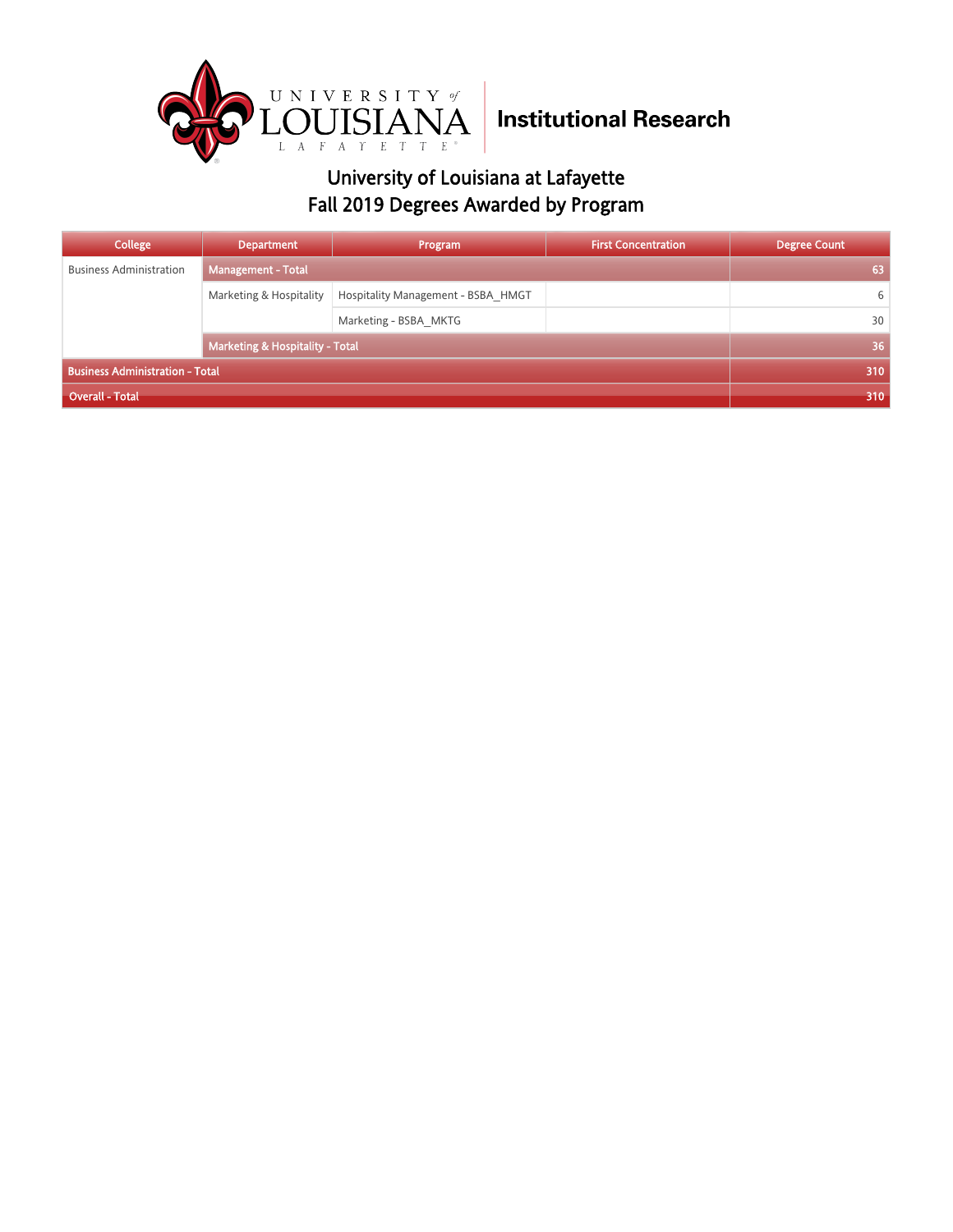

| <b>College</b> | <b>Department</b>                           | Program                                          | <b>First Concentration</b>             | <b>Degree Count</b> |
|----------------|---------------------------------------------|--------------------------------------------------|----------------------------------------|---------------------|
| Education      | <b>Counselor Education</b>                  | Counselor Education - MS COUE                    |                                        | 13                  |
|                | <b>Counselor Education - Total</b>          |                                                  |                                        | 13                  |
|                | Curriculum &                                | Art or Music Education Gr K-12 -                 | <b>EDAE - Art Education</b>            | 3                   |
|                | Instruction                                 | BA_EDAM                                          | EDIN - Instrumental Music<br>Education | $\mathbf{1}$        |
|                |                                             | Art or Music Education Gr K-12 - BA_EDAM - Total |                                        | 4                   |
|                |                                             | Early Childhood Ed Gr PK-3 - BS EDPK             |                                        | 22                  |
|                |                                             | Elem Ed & Spec Ed M/Mod Gr 1-5 -<br>MAT_ELEM     |                                        | $\mathbf{1}$        |
|                |                                             | Elementary Education Gr 1-5 - BS_EDEL            |                                        | 14                  |
|                |                                             | Health & Phys Ed Gr K-12 - PBC EDPE              |                                        | $\overline{2}$      |
|                |                                             | Middle School Education Gr 4-8 -<br>BS EDMD      | <b>EDMA - Mathematics Education</b>    | $\mathbf{1}$        |
|                |                                             | OL Curriculum & Instruction - MED EDCI           |                                        | $\overline{7}$      |
|                |                                             | Secondary Education & Teaching -                 | <b>EDBI - Biology Education</b>        | $\mathbf{1}$        |
|                |                                             | BS EDSD                                          | <b>EDEN</b> - English Education        | 3                   |
|                |                                             |                                                  | <b>EDMA - Mathematics Education</b>    | $\overline{2}$      |
|                |                                             |                                                  | EDSS - Social Studies Education        | $\overline{7}$      |
|                |                                             | Secondary Education & Teaching - BS_EDSD - Total | 13 <sup>°</sup>                        |                     |
|                |                                             | Secondary Education Gr 6-12 -<br>PBC EDSD        |                                        | 3                   |
|                |                                             | Special Ed: Gifted - MED_GIFT                    |                                        | 4                   |
|                | <b>Curriculum &amp; Instruction - Total</b> | 71                                               |                                        |                     |
|                | Foundations &                               | Educational Leadership - EDD_EDLD                | EK12 - K-12                            | $\mathbf{1}$        |
|                | Leadership                                  |                                                  | HIED - Higher Education Admin          | 8                   |
|                |                                             | Educational Leadership - EDD_EDLD - Total        | 9                                      |                     |
|                | <b>Foundations &amp; Leadership - Total</b> |                                                  |                                        | $\overline{9}$      |
|                | Kinesiology                                 | Hlth & PE/Kinesiology Gr K-12 -                  | <b>EDEX - Exercise Science</b>         | 19                  |
|                |                                             | BS_EDKN                                          | EDPP - ExSci Pre-Prof Studies          | 11                  |
|                |                                             |                                                  |                                        | $\mathbf{1}$        |
|                |                                             | Hlth & PE/Kinesiology Gr K-12 - BS_EDKN - Total  |                                        | 31                  |
|                |                                             | Kinesiology - BS_EDKS                            | EDFS - ExSci Fitness Studies           | 4                   |
|                |                                             |                                                  | EDHF - ExSci Hlth & Fitness Sales      | $\mathbf{1}$        |
|                |                                             |                                                  | EDHP - Health Promotion &<br>Wellness  | $\overline{2}$      |
|                |                                             |                                                  | EDPP - ExSci Pre-Prof Studies          | $\overline{2}$      |
|                |                                             |                                                  | EDSM - Sports Management               | $\mathbf{1}$        |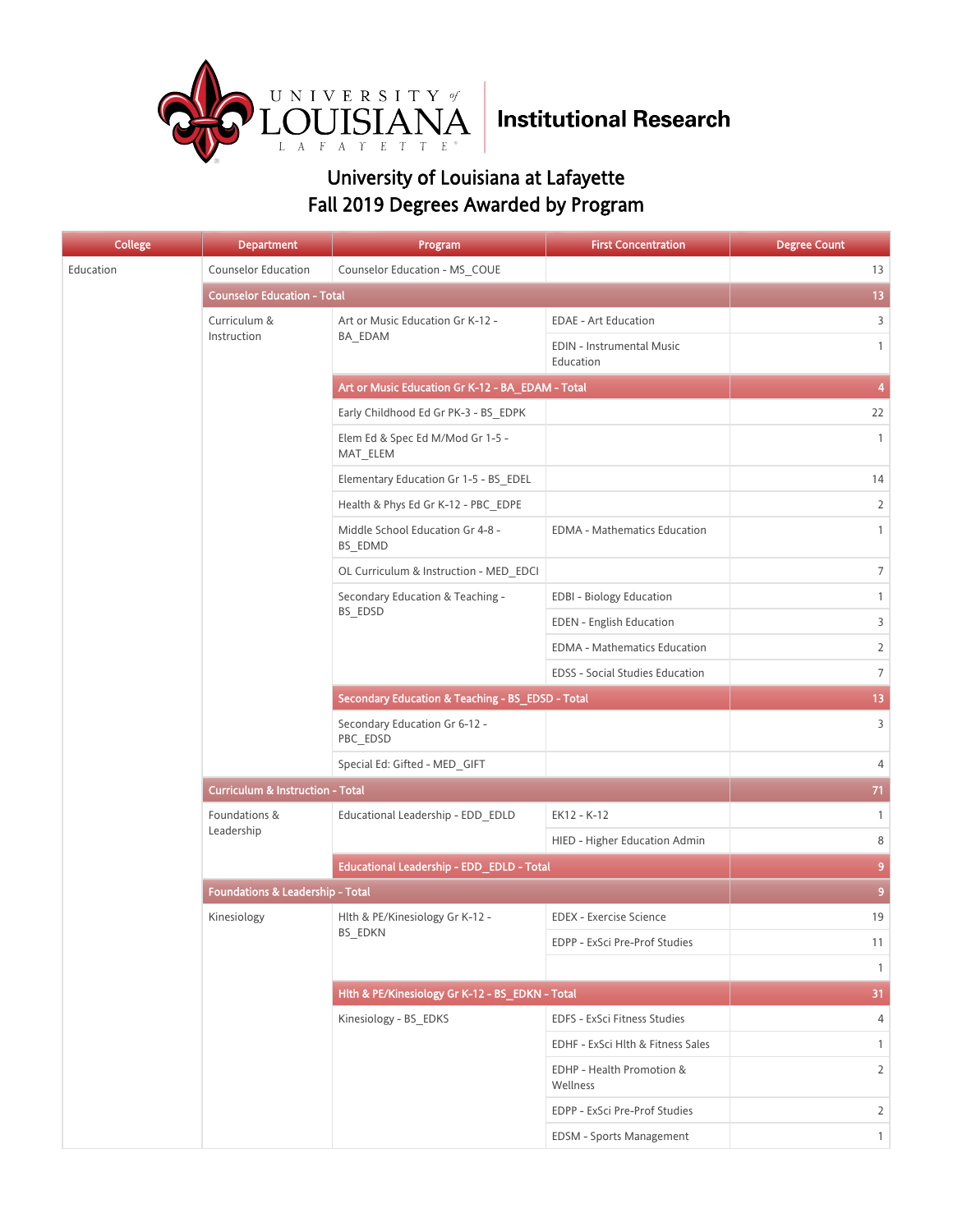

| College                  | <b>Department</b>          | Program                       | <b>First Concentration</b>             | <b>Degree Count</b> |
|--------------------------|----------------------------|-------------------------------|----------------------------------------|---------------------|
| Education                | Kinesiology                | Kinesiology - BS_EDKS - Total |                                        | 10                  |
|                          |                            | Kinesiology - MS KNES         | KESS - KN, Exercise & Sport<br>Science |                     |
|                          | <b>Kinesiology - Total</b> |                               |                                        | 42                  |
| <b>Education - Total</b> |                            |                               |                                        | 135                 |
| <b>Overall - Total</b>   |                            |                               |                                        | 135                 |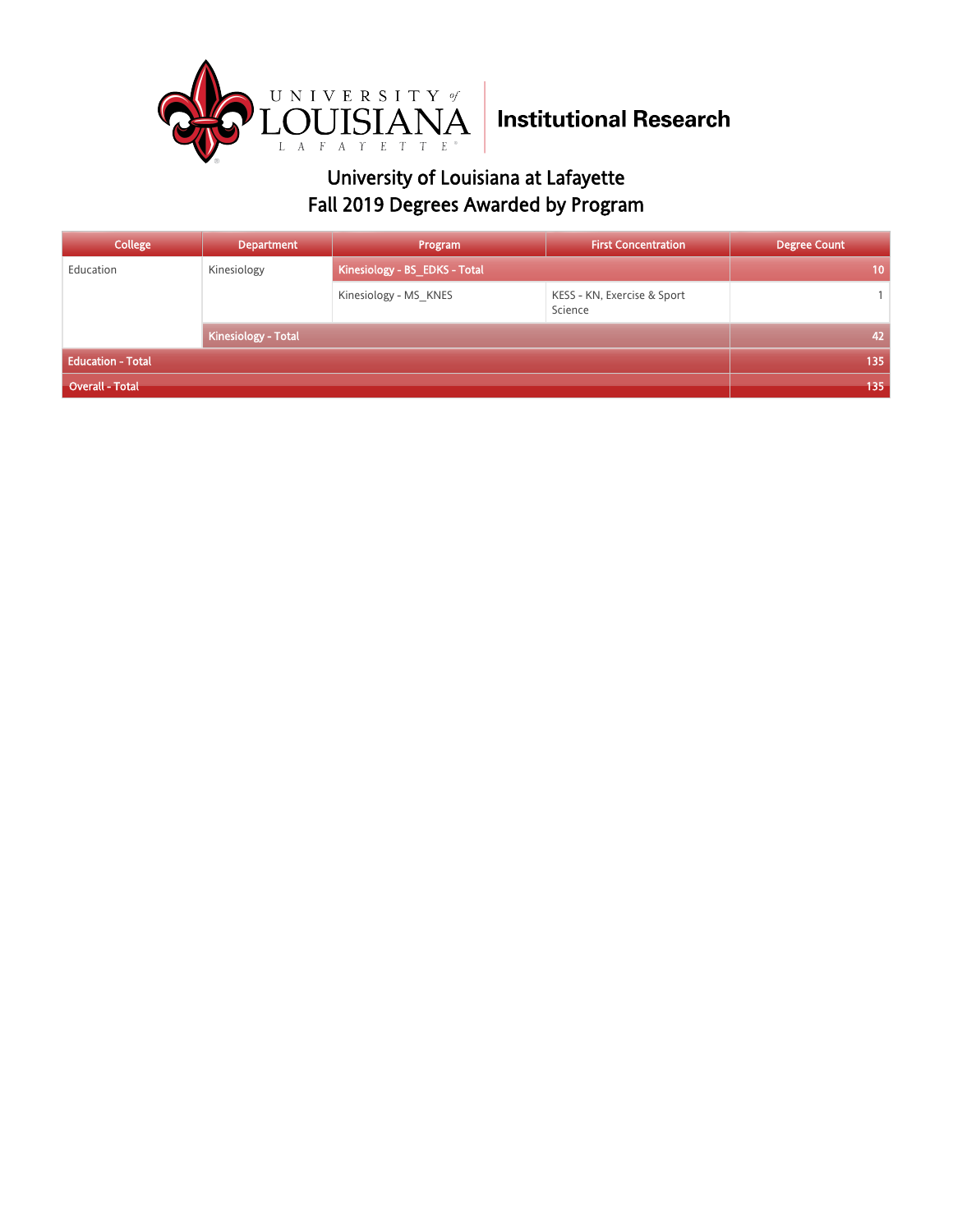

| <b>College</b>             | <b>Department</b>                             | Program                                | <b>First Concentration</b>         | <b>Degree Count</b> |
|----------------------------|-----------------------------------------------|----------------------------------------|------------------------------------|---------------------|
| Engineering                | <b>Chemical Engineering</b>                   | Chemical Engineering - BCHE_CHEE       |                                    | 11                  |
|                            | <b>Chemical Engineering - Total</b>           |                                        |                                    | 11                  |
|                            | Civil Engineering                             | Civil Engineering - BCIV CIVE          |                                    | 11                  |
|                            | <b>Civil Engineering - Total</b>              |                                        |                                    | 11                  |
|                            | <b>Electrical &amp; Computer</b><br>Engr      | Electrical Engineering - BELE ELEE     |                                    | 16                  |
|                            | <b>Electrical &amp; Computer Engr - Total</b> | 16                                     |                                    |                     |
|                            | Engineering                                   | Engineering - MSE_ENGR                 | <b>CHEE - Chemical Engineering</b> | $\mathbf{1}$        |
|                            |                                               |                                        | CIVE - Civil Engineering           | $\overline{7}$      |
|                            |                                               |                                        | ELEE - Electrical Engineering      | $\mathbf{1}$        |
|                            |                                               |                                        | MCHE - Mechanical Engineering      | $\overline{2}$      |
|                            |                                               |                                        | PETE - Petroleum Engineering       | $\mathbf{1}$        |
|                            |                                               | <b>Engineering - MSE_ENGR - Total</b>  | 12 <sub>2</sub>                    |                     |
|                            |                                               | Systems Engineering - PHD SYSE         | CHEE - Chemical Engineering        | $\mathbf{1}$        |
|                            |                                               |                                        | MCHE - Mechanical Engineering      | 3                   |
|                            |                                               |                                        | PETE - Petroleum Engineering       | 3                   |
|                            |                                               | Systems Engineering - PHD_SYSE - Total |                                    | $\overline{7}$      |
|                            | <b>Engineering - Total</b>                    |                                        |                                    | 19                  |
|                            | <b>Industrial Technology</b>                  | Industrial Technology - BSIT_ITEC      |                                    | 39                  |
|                            |                                               | Systems Technology - MS STEC           |                                    | 5                   |
|                            | <b>Industrial Technology - Total</b>          |                                        |                                    | 44                  |
|                            | <b>Mechanical Engineering</b>                 | Mechanical Engineering - BMEC_MCHE     |                                    | 56                  |
|                            | <b>Mechanical Engineering - Total</b>         |                                        |                                    | 56                  |
|                            | Petroleum Engineering                         | Petroleum Engineering - BPET_PETE      |                                    | 21                  |
|                            | <b>Petroleum Engineering - Total</b>          |                                        |                                    | 21                  |
| <b>Engineering - Total</b> | 178                                           |                                        |                                    |                     |
| <b>Overall - Total</b>     | 178                                           |                                        |                                    |                     |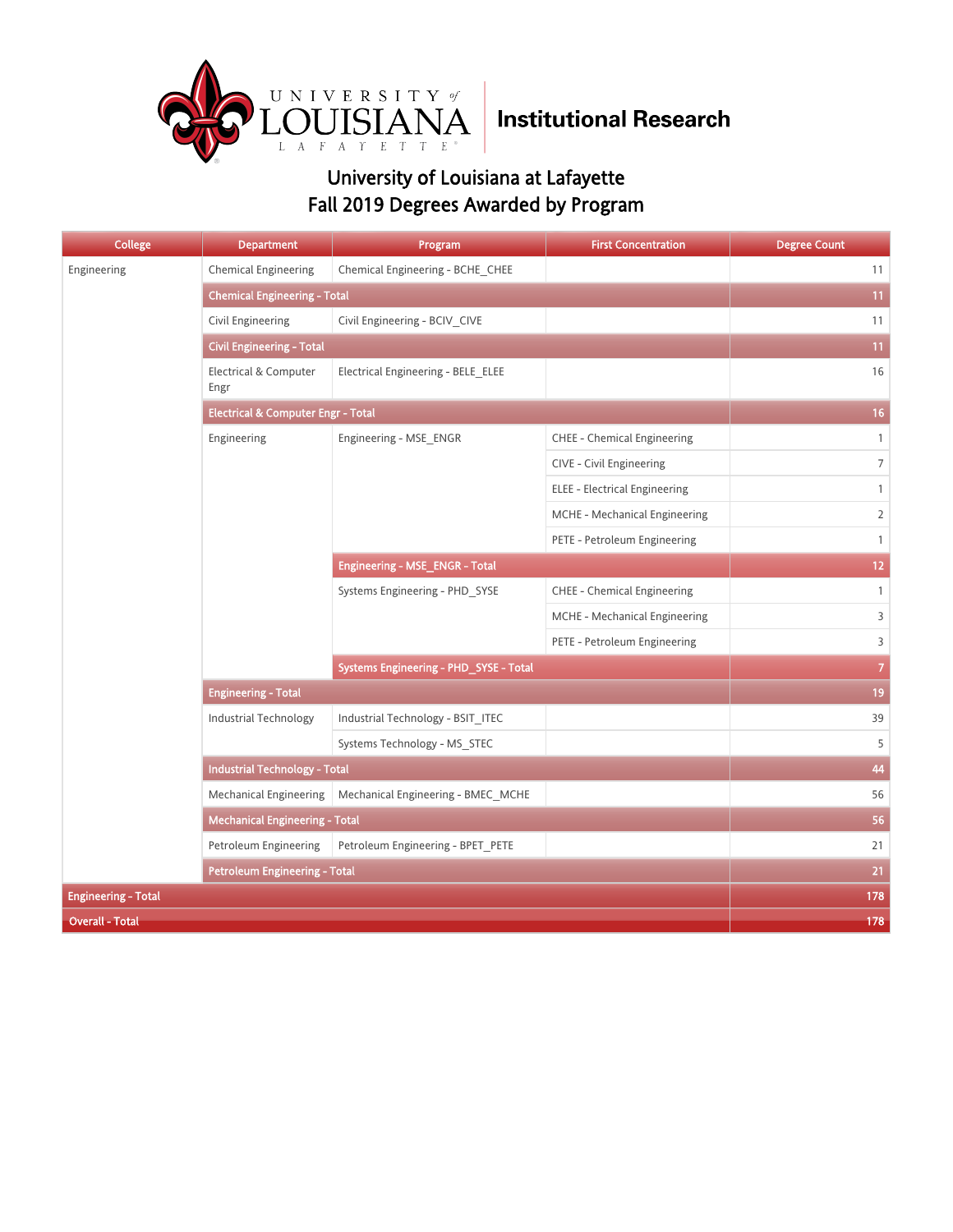

| College                 | Department                     | Program                        | <b>First Concentration</b> | <b>Degree Count</b> |
|-------------------------|--------------------------------|--------------------------------|----------------------------|---------------------|
| Graduate School         | Graduate School                | Historic Preservation - GC CHP |                            |                     |
|                         | <b>Graduate School - Total</b> |                                |                            |                     |
| Graduate School - Total |                                |                                |                            |                     |
| Overall - Total         |                                |                                |                            |                     |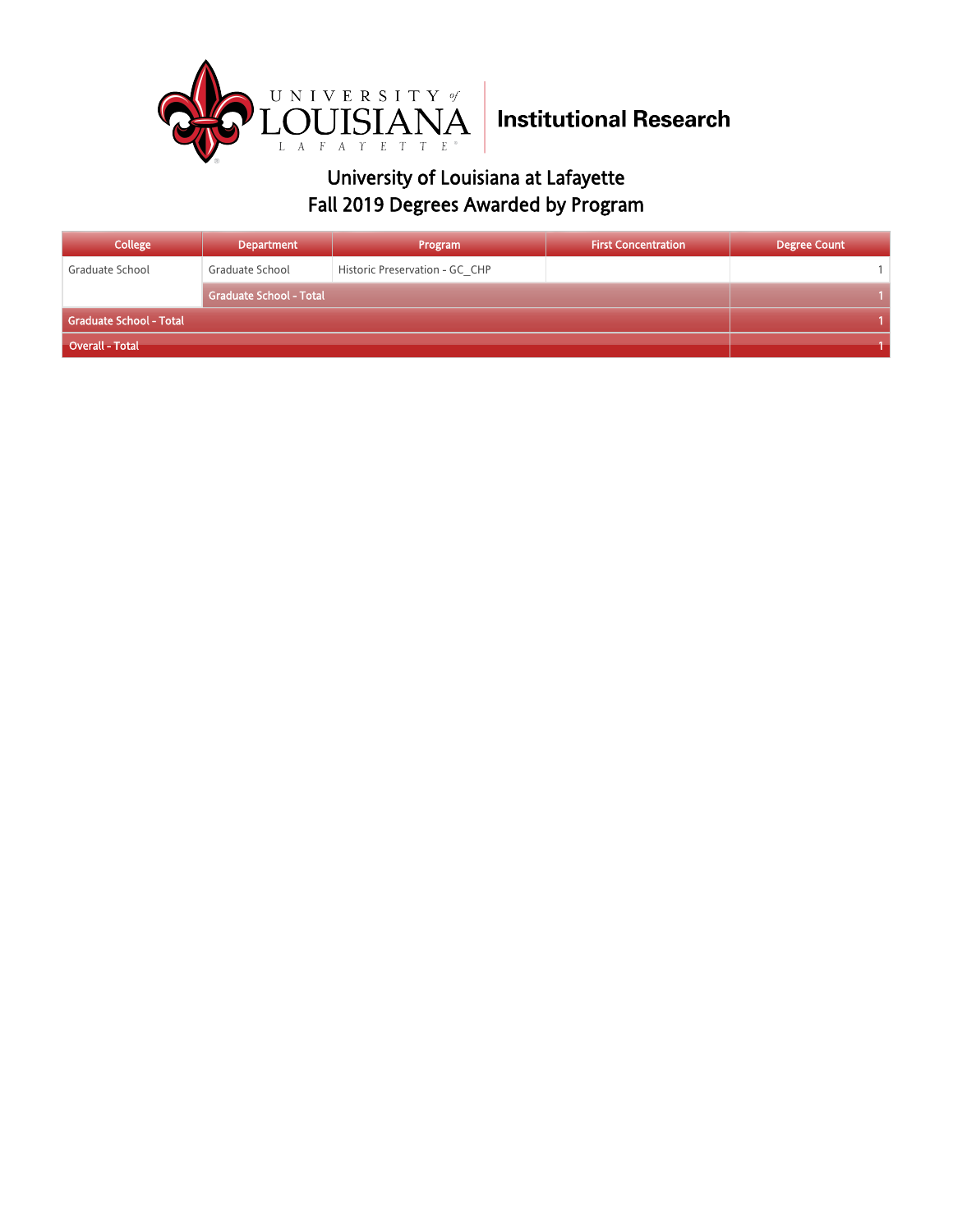

| College      | <b>Department</b>                      | Program                                          | <b>First Concentration</b>             | <b>Degree Count</b> |
|--------------|----------------------------------------|--------------------------------------------------|----------------------------------------|---------------------|
| Liberal Arts | College of Liberal Arts                | Moving Image Arts - BA MIA                       |                                        | $\overline{2}$      |
|              | <b>College of Liberal Arts - Total</b> |                                                  |                                        | $\overline{2}$      |
|              | Communication                          | Communication - MS_CMCN                          |                                        | $\overline{2}$      |
|              |                                        | Mass Communications - BA MCOM                    | ADV - Advertising                      | $\mathbf{1}$        |
|              |                                        |                                                  | <b>BRDC</b> - Broadcasting             | 10                  |
|              |                                        |                                                  | JOUR - Journalism                      | 5                   |
|              |                                        | <b>Mass Communications - BA_MCOM - Total</b>     |                                        | 16                  |
|              |                                        | Public Relations - BA_PREL                       |                                        | $\overline{7}$      |
|              |                                        | Strategic Communication - BA_SCOM                | ADV - Advertising                      | $\mathbf{1}$        |
|              |                                        |                                                  | OCOM - Organizational<br>Communication | $\overline{7}$      |
|              |                                        |                                                  | <b>PREL - Public Relations</b>         | 6                   |
|              |                                        | <b>Strategic Communication - BA_SCOM - Total</b> |                                        | 14                  |
|              | <b>Communication - Total</b>           |                                                  |                                        | 39                  |
|              | Communicative<br><b>Disorders</b>      | Applied Language & Speech Sci -<br>PHD_ALSS      |                                        | 3                   |
|              |                                        | Speech Pathology and Audiology -<br>BA CODI      |                                        | 19                  |
|              |                                        | Speech Pathology and Audiology -<br>MS_CODI      |                                        | $\mathbf{1}$        |
|              | <b>Communicative Disorders - Total</b> | 23                                               |                                        |                     |
|              | Criminal Justice                       | Criminal Justice - BS_CJUS                       |                                        | 18                  |
|              |                                        | Criminal Justice - MS CJUS                       |                                        | $\overline{2}$      |
|              | <b>Criminal Justice - Total</b>        |                                                  |                                        | 20                  |
|              | English                                | English - BA_ENGL                                | <b>CW</b> - Creative Writing           | 9                   |
|              |                                        |                                                  | LING - Linguistics                     | $\mathbf{1}$        |
|              |                                        |                                                  | LIT - Literature                       | 3                   |
|              |                                        |                                                  | PW - Professional Writing              | 3                   |
|              |                                        |                                                  |                                        | $\overline{3}$      |
|              |                                        | English - BA_ENGL - Total                        |                                        | 19                  |
|              |                                        | English - MA_ENGL                                |                                        | 4                   |
|              |                                        | English - PHD_ENGL                               |                                        | $\mathbf{1}$        |
|              | <b>English - Total</b>                 |                                                  |                                        | $24\,$              |
|              | History, Geography, &                  | History - BA_HIST                                |                                        | $9\,$               |
|              | Phil                                   | History - MA_HIST                                |                                        | $\overline{2}$      |
|              | History, Geography, & Phil - Total     |                                                  |                                        | 11                  |
|              | Modern Languages                       | French - MA_FREN                                 |                                        | $\overline{1}$      |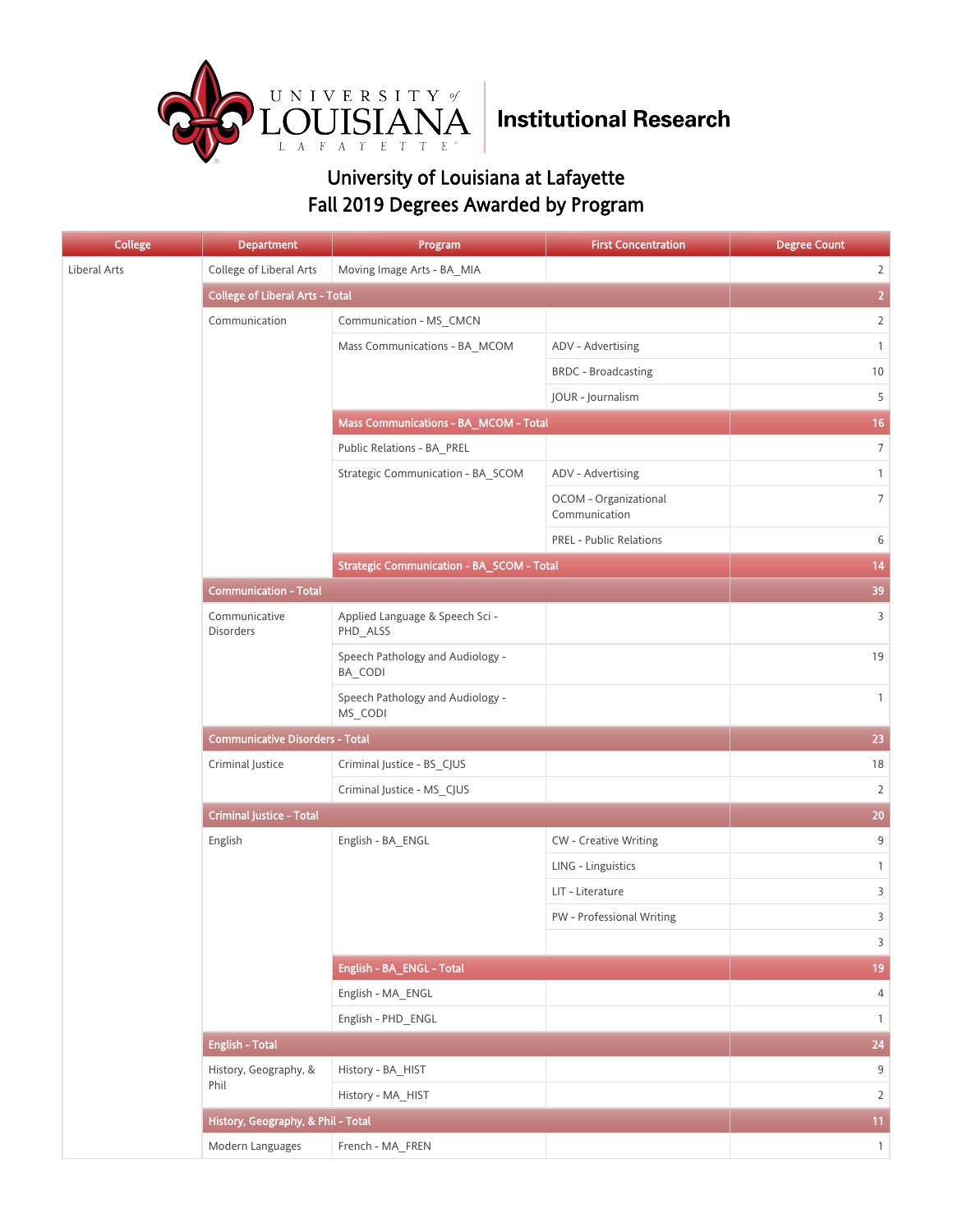

| <b>College</b>              | <b>Department</b>                   | Program                             | <b>First Concentration</b>                    | <b>Degree Count</b> |
|-----------------------------|-------------------------------------|-------------------------------------|-----------------------------------------------|---------------------|
| Liberal Arts                | Modern Languages                    | Modern Languages - BA MODL          | FRFS - French & Francophone<br><b>Studies</b> | $\overline{2}$      |
|                             |                                     |                                     | SPAE - Spanish Education                      | $\mathbf{1}$        |
|                             |                                     | Modern Languages - BA_MODL - Total  |                                               | 3                   |
|                             | Modern Languages - Total            |                                     |                                               | 4                   |
|                             | <b>Political Science</b>            | Political Science - BA_POLS         | <b>INTR - International Relations</b>         | $\mathbf{1}$        |
|                             |                                     |                                     | PLAW - Pre-Law                                | 11                  |
|                             |                                     |                                     |                                               | 9                   |
|                             |                                     | Political Science - BA_POLS - Total | 21                                            |                     |
|                             | <b>Political Science - Total</b>    | 21                                  |                                               |                     |
|                             | Psychology                          | Psychology - BS PSYC                |                                               | 38                  |
|                             |                                     | Psychology - MS_PSYC                |                                               | $\mathbf{1}$        |
|                             | <b>Psychology - Total</b>           | 39                                  |                                               |                     |
|                             | Soci, Anth, & Child/Fam             | Anthropology - BA ANTH              |                                               | $\overline{4}$      |
|                             | Stu                                 | Child and Family Studies - BS CAFS  |                                               | 16                  |
|                             |                                     | Sociology - BA SOCI                 |                                               | 14                  |
|                             | Soci, Anth, & Child/Fam Stu - Total | 34                                  |                                               |                     |
| <b>Liberal Arts - Total</b> |                                     |                                     |                                               | 217                 |
| <b>Overall - Total</b>      | 217                                 |                                     |                                               |                     |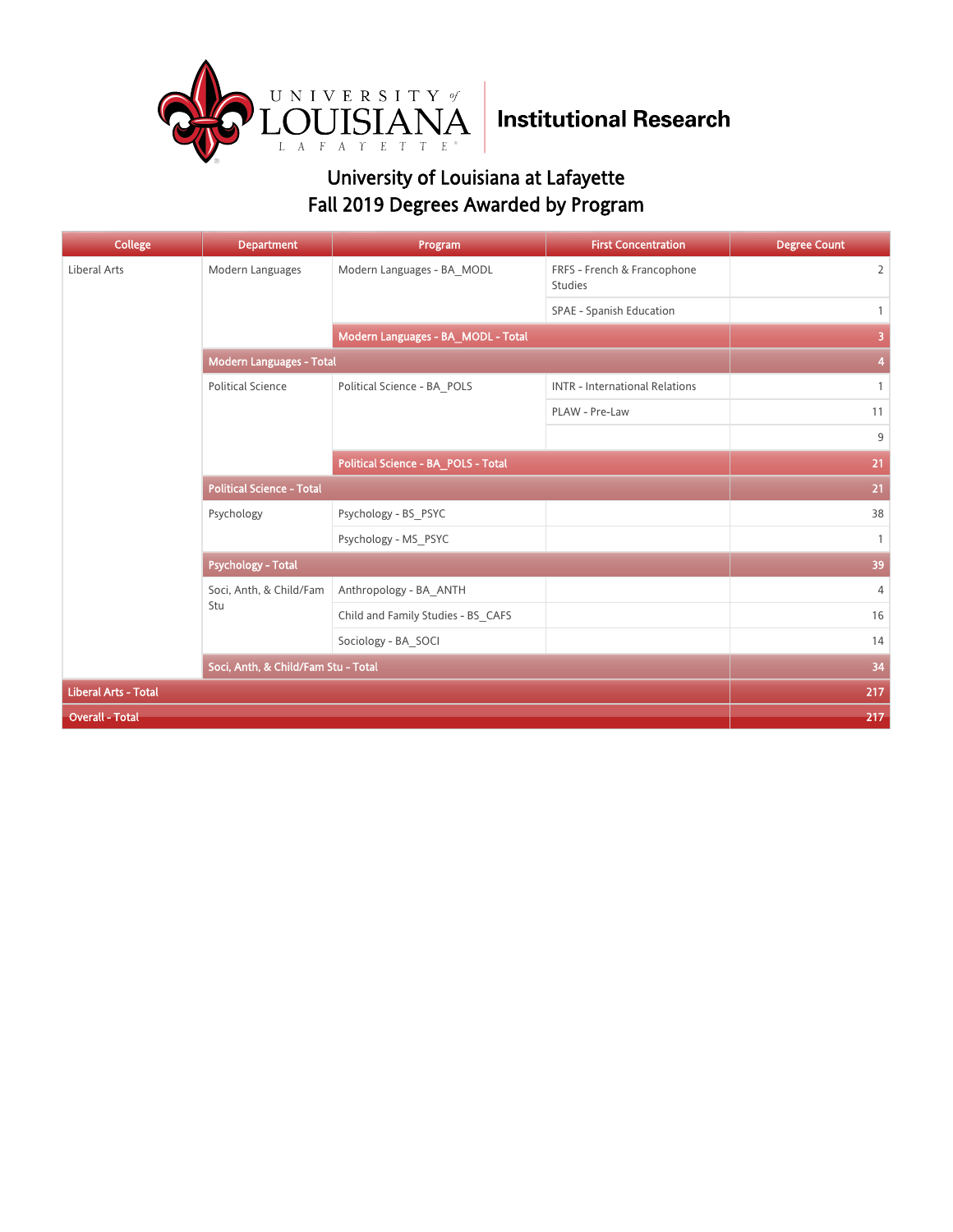

| College                                | <b>Department</b>                  | Program                              | <b>First Concentration</b>      | <b>Degree Count</b> |
|----------------------------------------|------------------------------------|--------------------------------------|---------------------------------|---------------------|
| Nurs & Allied Hlth<br>Professions      | Nursing - Bachelors                | Nursing - BSN NURS                   |                                 | 73                  |
|                                        |                                    | Nursing, Online RN to BSN - BSN RN2B |                                 | 141                 |
|                                        | <b>Nursing - Bachelors - Total</b> | 214                                  |                                 |                     |
|                                        | Nursing - Graduate                 | Nursing - MSN NURS                   | FNP - Family Nurse Practitioner | 16                  |
|                                        |                                    |                                      | NEDU - Nurse Educator           | $\mathbf{1}$        |
|                                        |                                    | <b>Nursing - MSN NURS - Total</b>    |                                 | 17                  |
|                                        |                                    | Nursing Practice - DNP NP            |                                 | $\mathbf{1}$        |
|                                        | <b>Nursing - Graduate - Total</b>  | 18                                   |                                 |                     |
| Nurs & Allied Hlth Professions - Total |                                    |                                      |                                 | 232                 |
| Overall - Total                        |                                    |                                      |                                 | 232                 |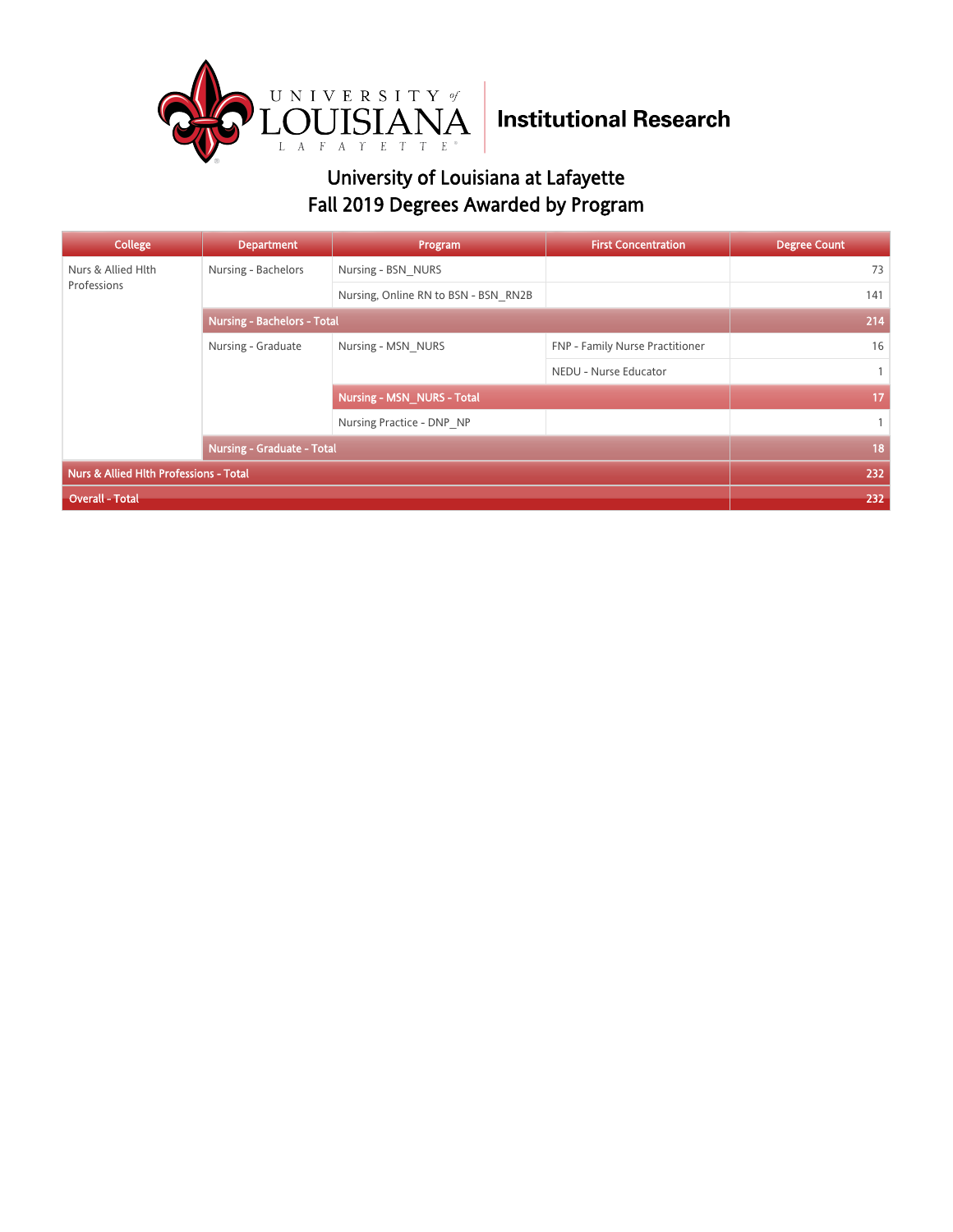

| <b>College</b> | <b>Department</b>                       | Program                                     | <b>First Concentration</b>                      | <b>Degree Count</b>     |
|----------------|-----------------------------------------|---------------------------------------------|-------------------------------------------------|-------------------------|
| Sciences       | Biology and                             | Biology - BS_BIOL                           | MCBL - Microbiology                             | $\mathbf{1}$            |
|                | Microbiology                            |                                             | MEDA - Medical & Allied Hlth<br>Science         | 14                      |
|                |                                         |                                             | RESC - Resource<br><b>Biology /Biodiversity</b> | 3                       |
|                |                                         |                                             |                                                 | 19                      |
|                |                                         | <b>Biology - BS_BIOL - Total</b>            |                                                 | 37                      |
|                |                                         | Biology - MS_BIOL                           |                                                 | $\overline{2}$          |
|                |                                         | Environmental/Evolutionary Bio -<br>PHD BIO |                                                 | $\overline{2}$          |
|                | <b>Biology and Microbiology - Total</b> |                                             |                                                 | 41                      |
|                | Center for Advanced                     | Computer Science - MS_CMPS                  |                                                 | 10                      |
|                | <b>CMPS</b>                             | Computer Science - PHD_CMPS                 |                                                 | $\mathbf{1}$            |
|                | <b>Center for Advanced CMPS - Total</b> | 11                                          |                                                 |                         |
|                | Chemistry                               | Chemistry - BS_CHEM                         |                                                 | 5                       |
|                | <b>Chemistry - Total</b>                | $\overline{\mathbf{5}}$                     |                                                 |                         |
|                | Computer Science                        | Computer Science - BS_CMPS                  | <b>CMPE - Computer Engineering</b>              | 4                       |
|                |                                         |                                             | COGS - Cognitive Science                        | $\mathbf{1}$            |
|                |                                         |                                             | <b>INFT - Information Techology</b>             | $\overline{7}$          |
|                |                                         |                                             | SCIC - Scientific Computing                     | 3                       |
|                |                                         |                                             | VGDD - Video Game Design & Dev                  | $\overline{7}$          |
|                |                                         | Computer Science - BS_CMPS - Total          | 22                                              |                         |
|                | <b>Computer Science - Total</b>         | 22                                          |                                                 |                         |
|                | <b>Environmental Science</b>            | Environmental Resource Science -<br>MS_ENRS |                                                 | $\mathbf{1}$            |
|                |                                         | Environmental Science - BS_ENVS             | CONV - Soil & Water Conservation                | $\mathbf{1}$            |
|                |                                         |                                             | ENVQ - Environmental Quality                    | $\mathbf{1}$            |
|                |                                         | Environmental Science - BS_ENVS - Total     |                                                 | $\overline{2}$          |
|                | <b>Environmental Science - Total</b>    |                                             |                                                 | $\overline{\mathbf{3}}$ |
|                | Geology                                 | Geology - BS_GEOL                           |                                                 | $\overline{3}$          |
|                |                                         | Geology - MS_GEOL                           |                                                 | 12                      |
|                | <b>Geology - Total</b>                  |                                             |                                                 | 15 <sub>15</sub>        |
|                | Informatics                             | Informatics - BS_INFX                       | <b>BUSI - Business Informatics</b>              | 8                       |
|                |                                         |                                             | HLTI - Health Informatics                       | $\mathbf{1}$            |
|                |                                         |                                             | IMT - Interactive Media<br>Technology           | $\mathbf{1}$            |
|                |                                         |                                             | SYSA - Systems Administration                   | $\overline{3}$          |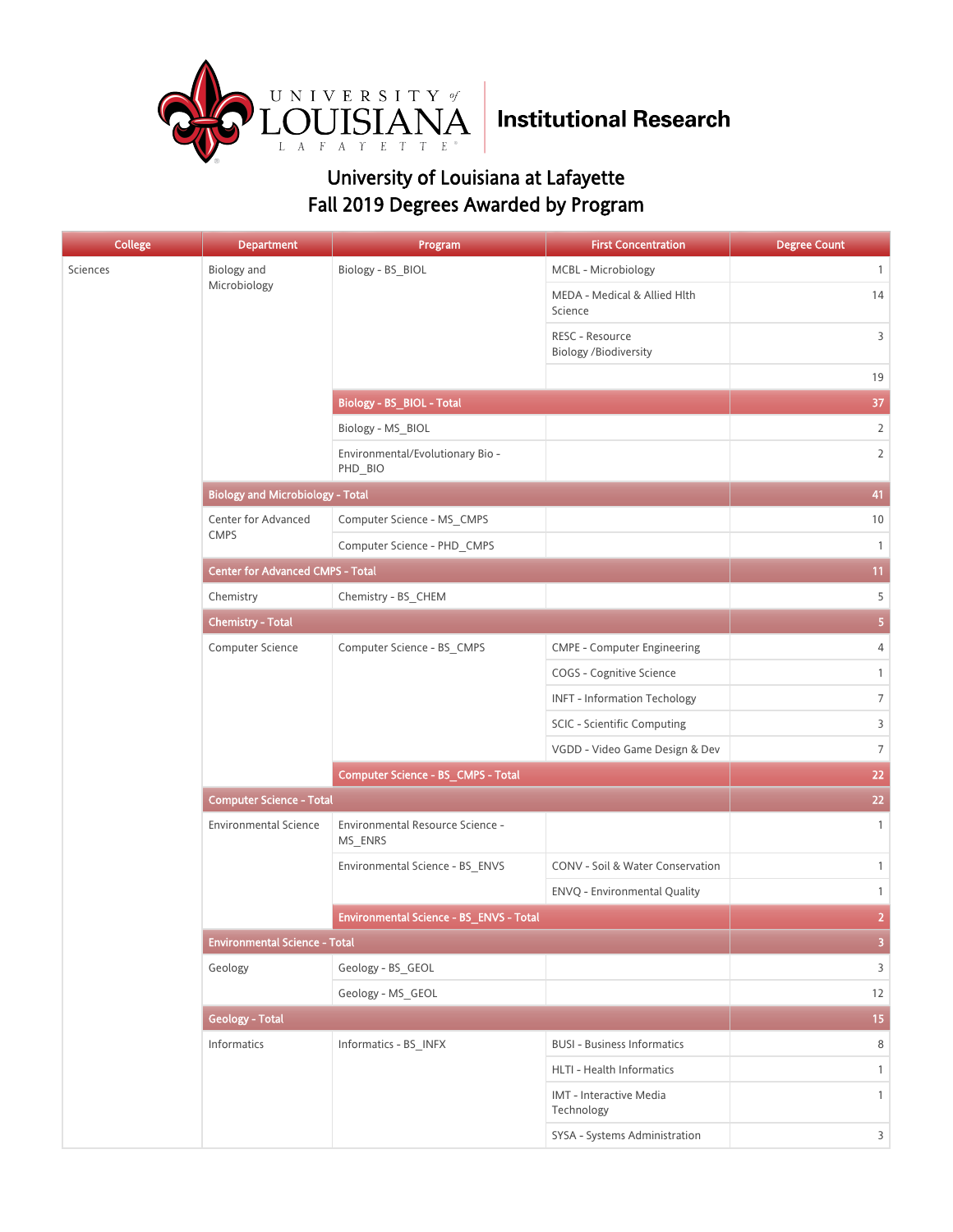

| College                 | <b>Department</b>          | Program                       | <b>First Concentration</b> | <b>Degree Count</b> |
|-------------------------|----------------------------|-------------------------------|----------------------------|---------------------|
| Sciences                | Informatics                | Informatics - BS_INFX - Total |                            | 13                  |
|                         |                            | Informatics - MS INFX         |                            | 8                   |
|                         | <b>Informatics - Total</b> |                               |                            | 21                  |
|                         | Mathematics                | Mathematics - BS MATH         |                            | 6                   |
|                         |                            | Mathematics - MS MATH         |                            | 8                   |
|                         | <b>Mathematics - Total</b> |                               |                            | 14                  |
| <b>Sciences - Total</b> | 132                        |                               |                            |                     |
| <b>Overall - Total</b>  | 132                        |                               |                            |                     |